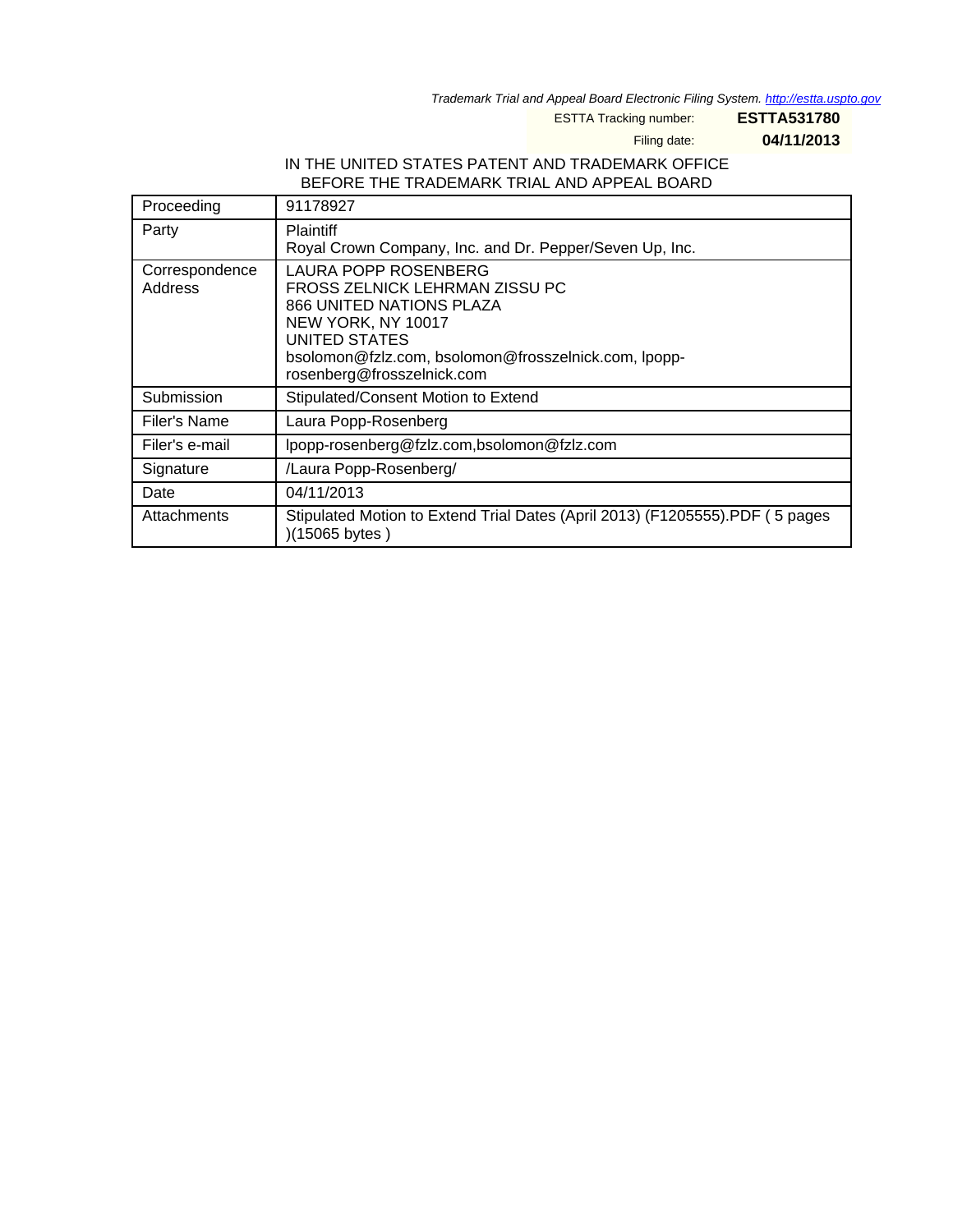## **IN THE UNITED STATES PATENT AND TRADEMARK OFFICE BEFORE THE TRADEMARK TRIAL AND APPEAL BOARD**

| ROYAL CROWN COMPANY, INC.     |                                 |
|-------------------------------|---------------------------------|
| and DR PEPPER/SEVEN UP, INC., | <b>Consolidated Proceedings</b> |
|                               | Opposition No. 91178927         |
| Opposers,                     | Opposition No. 91180771         |
|                               | Opposition No. 91180772         |
| - against -                   | Opposition No. 91183482         |
|                               | Opposition No. 91185755         |
| THE COCA-COLA COMPANY,        | Opposition No. 91186579         |
|                               | Opposition No. 91189847         |
| Applicant.                    | Opposition No. 91190658         |
|                               |                                 |
| $-$ and $-$                   |                                 |
| THE COCA-COLA COMPANY,        |                                 |
|                               |                                 |
| Opposer,                      |                                 |
|                               |                                 |
| - against -                   | Opposition No. 91184434         |
|                               |                                 |
| ROYAL CROWN COMPANY, INC.     |                                 |
| and DR PEPPER/SEVEN UP, INC., |                                 |
|                               |                                 |
| Applicants.                   |                                 |
|                               |                                 |

## **STIPULATED MOTION TO EXTEND TRIAL DATES**

Counsel for Royal Crown Company, Inc. and Dr Pepper/Seven Up, Inc. (together, "DPSU") and counsel for The Coca-Cola Company ("TCCC") hereby jointly submit this Stipulated Motion to Extend Trial Dates, seeking a 30-day extension of the current schedule. The parties do not make this request for purposes of delay but rather to accommodate orderly conclusion of document production and preparation for trial thereafter.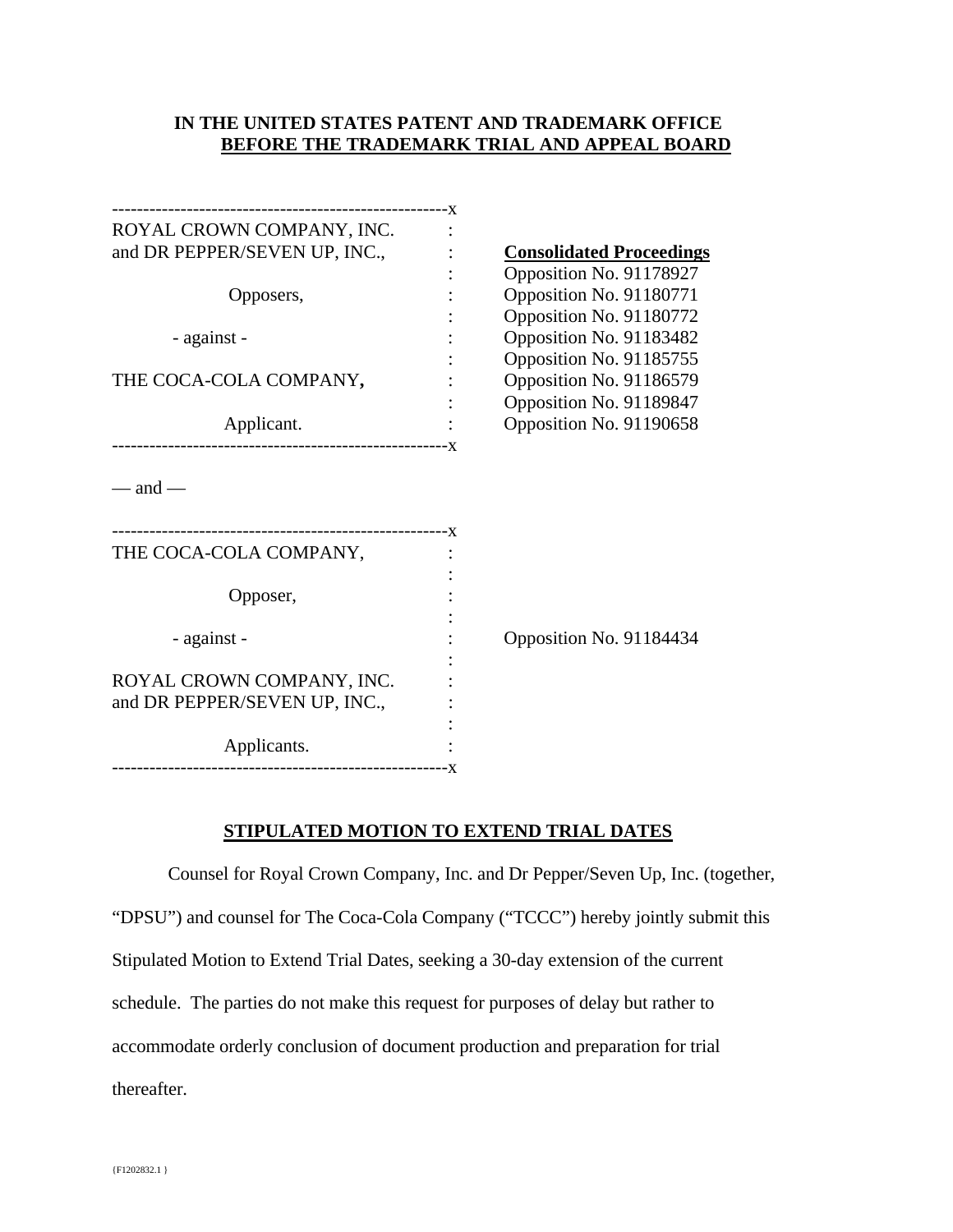On March 15, 2013, the Board issued an order granting in part and denying in part Royal Crown Company, Inc.'s Motion to Compel and to Test Sufficiency of Objection (the "March 15 Order"). The March 15 Order gave TCCC until April 15, 2013 to "select, designate and identify the items and documents, or categories of items and documents, to be produced in response to [Royal Crown]'s January 14, 2010 and February 23, 2010 document requests," and gave DPSU thirty days from DPSU's receipt of such notification – that is, until May 15, 2013 – "to inspect and copy the produced materials . . . unless the parties otherwise agree." The March 15 Order also reset the trial dates in these consolidated proceedings, setting May 15, 2013 as the deadline for DPSU's pretrial disclosures.

The parties agree that DPSU should have at least thirty days between the time TCCC makes its document production in response to the March 15 Order and the date DPSU's pretrial disclosures are due. Therefore, the parties jointly seek a 30-day extension of the trial date and jointly stipulate to and respectfully request the Board to approve and enter the following schedule:

|                                                                                                                                                                        | Deadline under<br>March 15 Order | New Deadline  |
|------------------------------------------------------------------------------------------------------------------------------------------------------------------------|----------------------------------|---------------|
| Plaintiff in Opposition Nos. 91178927,<br>91180771, 91180772, 91183482, 91185755,<br>91186579,91189847 and 91190658 Pretrial<br>Disclosures Due                        | May 15, 2013                     | June 14, 2013 |
| 30-day testimony period for plaintiff in<br>Opposition Nos. 91178927, 91180771,<br>91180772, 91183482, 91185755, 91186579,<br>91189847 and 91190658 testimony to close | June 29, 2013                    | July 29, 2013 |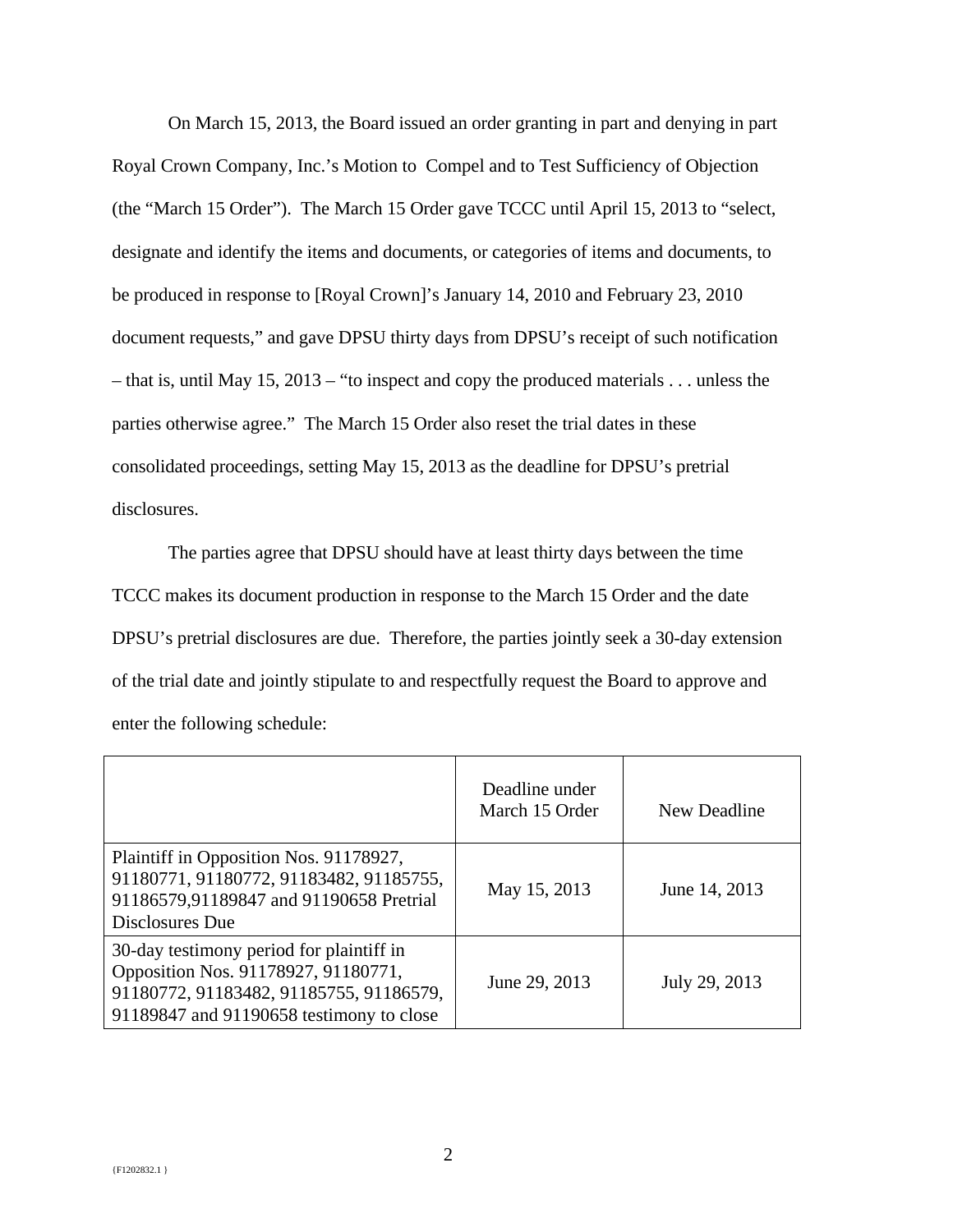|                                                                                                                                                                                                                                    | Deadline under<br>March 15 Order | New Deadline            |
|------------------------------------------------------------------------------------------------------------------------------------------------------------------------------------------------------------------------------------|----------------------------------|-------------------------|
| Defendant in Opposition Nos. 91178927,<br>91180771, 91180772, 91183482, 91185755,<br>91186579, 91189847 and 91190658 and<br>Plaintiff in Opposition No. 91184434<br><b>Pretrial Disclosures Due</b>                                | July 14, 2013                    | August 13, 2013         |
| 30-day testimony period for defendant in<br>Opposition Nos. 91178927, 91180771,<br>91180772, 91183482, 91185755, 91186579,<br>91189847 and 91190658 and plaintiff in<br>Opposition No. 91184434 to close                           | <b>August 28, 2013</b>           | September 27, 2013      |
| Defendant in Opposition No. 91184434<br>Pretrial disclosures due and Plaintiff in<br>Opposition Nos. 91178927, 91180771,<br>91180772, 91183482, 91185755, 91186579,<br>91189847 and 91190658 Rebuttal<br>Disclosures Due           | September 12, 2013               | October 12, 2013        |
| 30-day testimony period for defendant in<br>Opposition No. 91184434 and rebuttal<br>testimony for plaintiff in Opposition Nos.<br>91178927, 91180771, 91180772, 91183482,<br>91185755, 91186579, 91189847 and<br>91190658 to close | October 27, 2013                 | November 26, 2013       |
| Plaintiff in Opposition No. 91184434<br><b>Rebuttal Disclosures Due</b>                                                                                                                                                            | November 11, 2013                | December 11, 2013       |
| 15-day rebuttal period for plaintiff in<br>Opposition No. 91184434 to close                                                                                                                                                        | December 11, 2013                | <b>January 10, 2014</b> |
| Brief for plaintiff in Opposition Nos.<br>91178927, 91180771, 91180772, 91183482,<br>91185755, 91186579, 91189847 and<br>91190658 due                                                                                              | February 9, 2014                 | March 11, 2014          |
| Brief for defendant in Opposition Nos.<br>91178927, 91180771, 91180772, 91183482,<br>91185755, 91186579, 91189847 and<br>91190658 and as plaintiff in Opposition No.<br>91184434 due                                               | March 11, 2014                   | April 10, 2014          |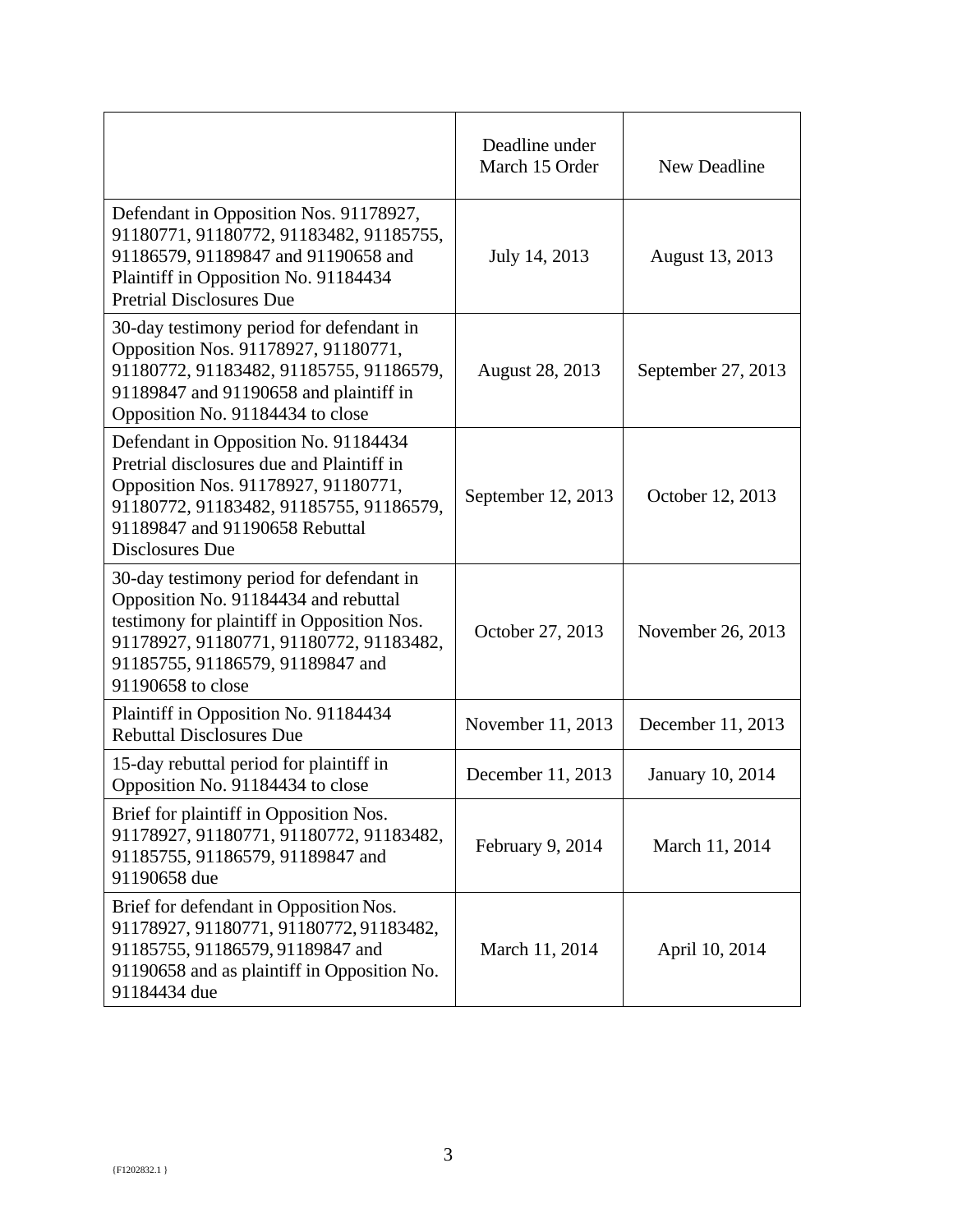|                                                                                                                                                                                                                | Deadline under<br>March 15 Order | New Deadline |
|----------------------------------------------------------------------------------------------------------------------------------------------------------------------------------------------------------------|----------------------------------|--------------|
| Brief for defendant in the Opposition No.<br>91184434 and reply brief, if any, for plaintiff<br>in Opposition Nos. 91178927, 91180771,<br>91180772, 91183482, 91185755, 91186579,<br>91189847 and 91190658 due | April 10, 2014                   | May 10, 2014 |
| Reply brief, if any, for plaintiff in<br>Opposition No. 91184434, due                                                                                                                                          | April 25, 2014                   | May 25, 2014 |

Respectfully submitted,

#### Dated: April 11, 2013 FROSS ZELNICK LEHRMAN & ZISSU, P.C.

By: /Laura Popp-Rosenberg/ Barbara A. Solomon Laura Popp-Rosenberg 866 United Nations Plaza New York, New York 10017 Telephone: (212) 813-5900 Email: bsolomon@frosszelnick.com lpopp-rosenberg@frosszelnick.com

*Attorneys for Royal Crown Company, Inc. and Dr Pepper/Seven Up, Inc.* 

#### Dated: April 11, 2013 KING & SPALDING LLP

By: /Bruce W. Baber/ Bruce W. Baber Emily B. Brown 1180 Peachtree Street Atlanta, Georgia 30309 Telephone: (404) 572-4600 Email: bbaber@kslaw.com ebrown@kslaw.com

*Attorneys for The Coca-Cola Company*